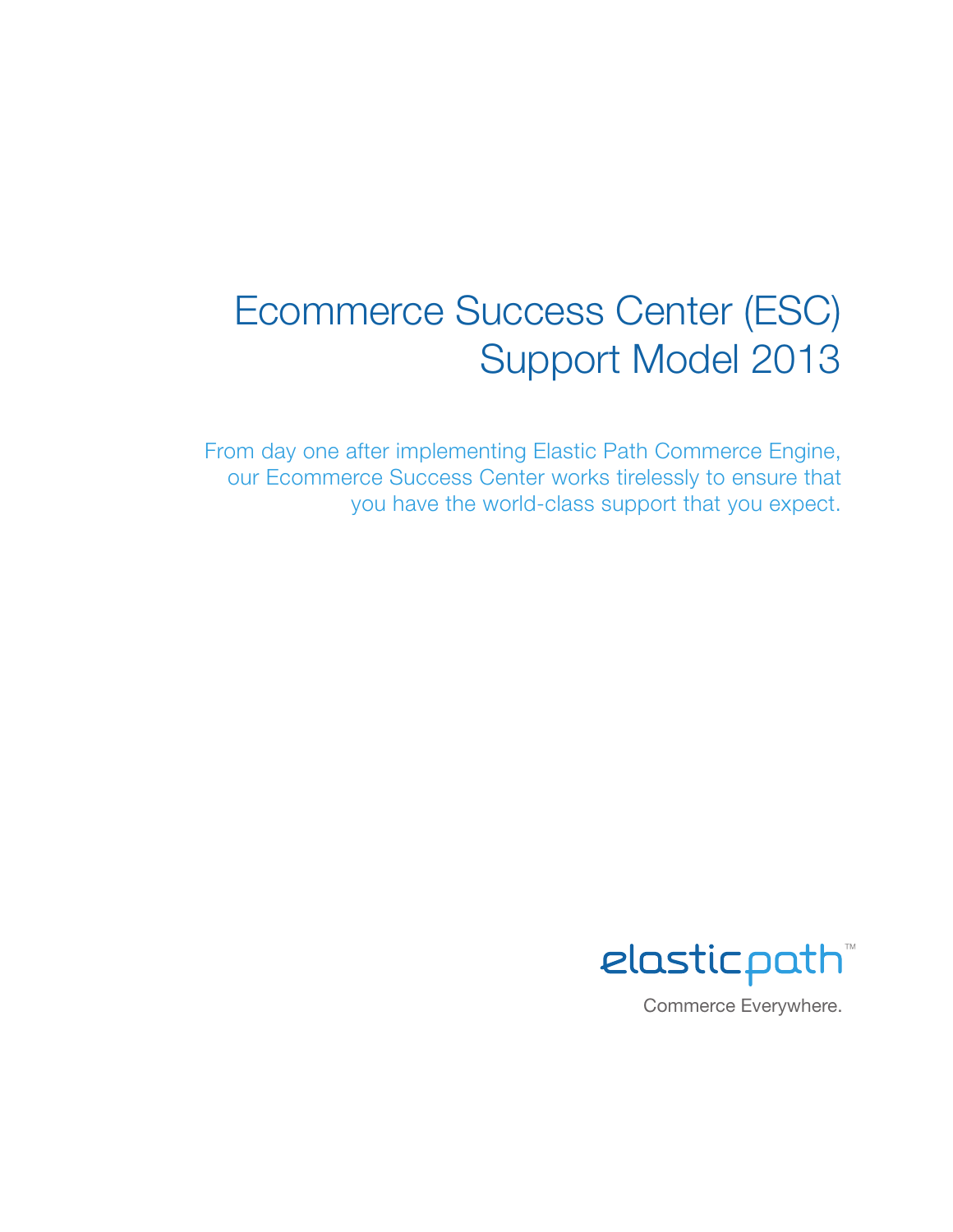# **Introduction**

From day one after implementing Elastic Path Commerce Engine, our Ecommerce Success Center (ESC) works tirelessly to provide the world-class support that you expect. We work together with our customers to design a support and training package that will ensure our shared success.

We offer three streams of support: Standard; Premium; and Premium Plus. Our Standard plan is available to all Elastic Path customers on a fully-licensed software plan. Our Premium support offers a wide range of customizable support services designed to meet the unique needs of each business. Finally, our Premium Plus plan offers peace of mind through lifetime support and bug fixes.



# Flexible Support Options

# Customer Portal

The [customer portal](http://support.elasticpath.com/support/portal/login.jsf?action=/portal/index.jsp) is the primary way to interact with Elastic Path support engineers. Through the portal, our customers can easily view their contract, submit support cases, and download Elastic Path source code. Our clients can also grant access to specific members of their team, such as developers and project managers, to ensure those team members receive relevant case information and updates.<sup>1</sup>

# Phone Support

If you encounter an urgent problem that requires immediate attention, contact the ESC directly by phone. For non-severity 1 issues, our business hours are dependent your region (NASA 9am-5pm, PST, EMEA 9am-5pm GMT).

1 Standard Support 2 accounts, Premium Support and Premium Plus Support, 4 Accounts. Additional accounts can be added for a nominal cost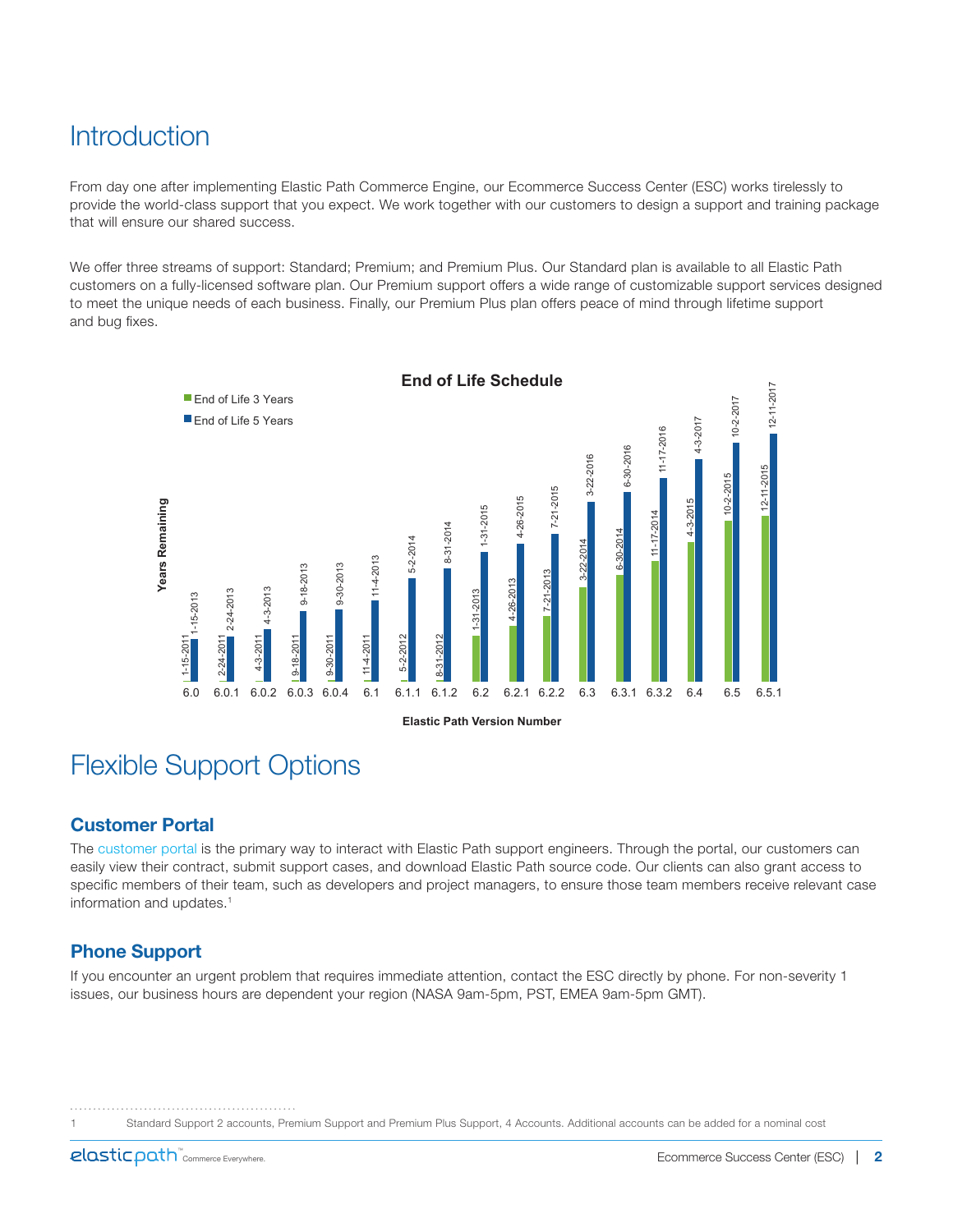# Access to Developer Community (Grep)

Elastic Path provides an online developer community called Grep that provides the tools needed to succeed. Through Grep, our customers have access to developer forums, the technical blog, educational materials, and support bulletins.

#### Access to Online Documentation

The Elastic Path technical documentation site is the starting point for learning about the Elastic Path digital commerce platform. This library of information includes Javadocs, programmer guides, deployment/upgrade documentation, release notes, user manuals, and business user tutorials.

### Online Training Courses

Elastic Path offers two online training courses for new clients:

- EP Commerce 100 This course is for anyone to watch to get an overall introduction to Elastic Path Commerce Engine.
- EP Commerce 110 This is an Elastic Path Cortex course where attendees can learn how Cortex can be used.

# Quality Assurance

### Bug fixing on a Patch Level (Base code)

If the cause of a support case is found to be a product bug, Elastic Path will usually supply a hot fix, depending on the scope of the issue. A hot fix is a source code patch file. Because hot fixes are timely fixes, they usually have only been subjected to limited testing and it's up to the client to test the fix in their local environment. We will fix the code in the latest Elastic Path code branch, so that future versions will include any customer reported fixes. Patches are published on the support portal for download.

# 24x7 Support worldwide on Sev 1's (Base Code)

24x7 support will be given to every customer on Out of the Box (OOTB) code for any Severity 1 issues.

#### Notification of bug fixes released by the support team

Our automated system sends e-mail alerts to let you know we have fixed an issue and it is available to download from our customer portal.

#### Accelerator support (bug fixing and upgrade)

If accelerators were used on a customer project, these accelerators will be supported through the regular support channels. Bug fixes and upgrades are available through the Customer Portal.

# 24x7 Support worldwide on Sev 1's (Customisation code)

24x7 support is offered for Severity 1 incidents for any customizations made to the Elastic Path software that was delivered by our Professional Services team.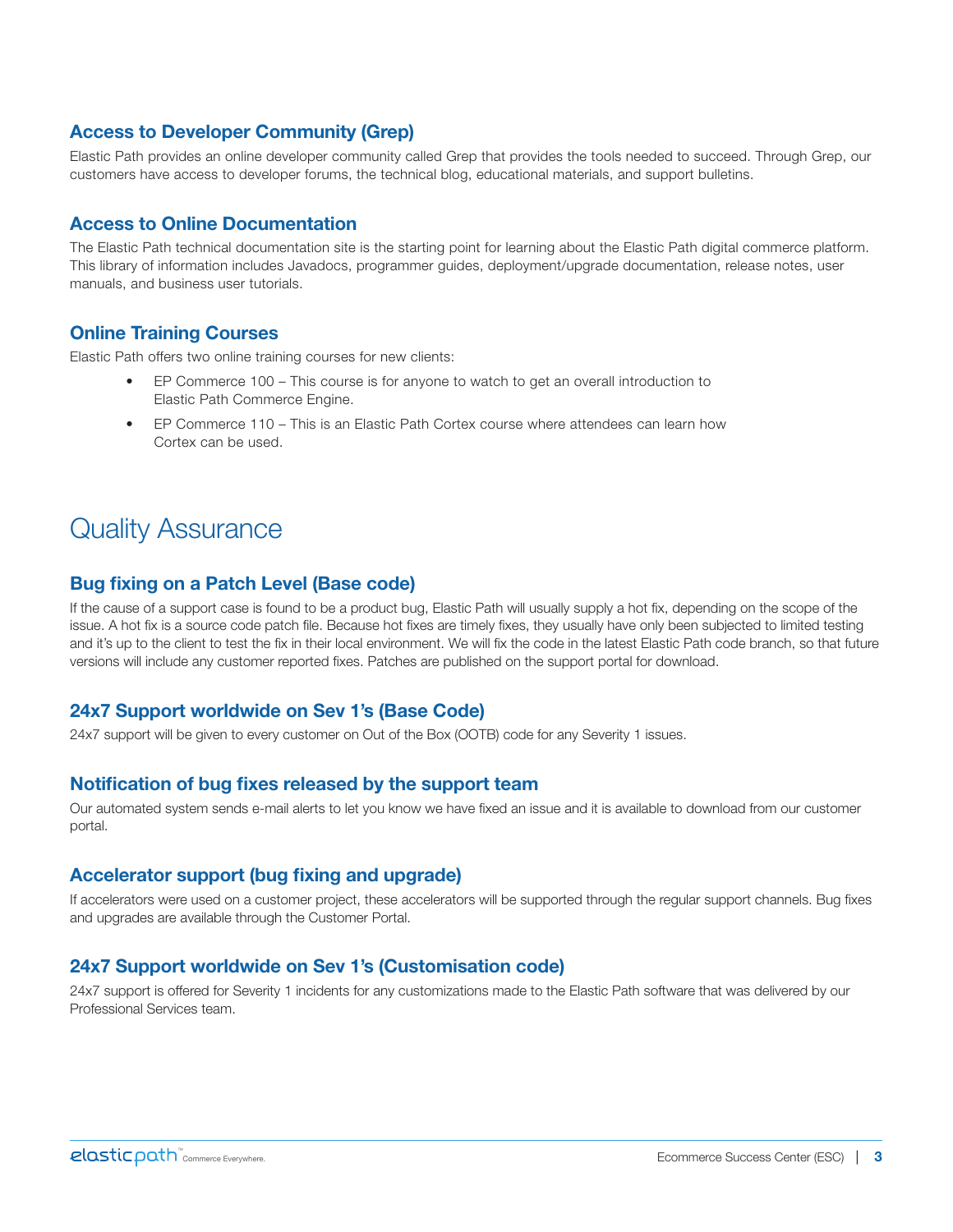### Custom Code base stored at Elastic Path

A copy of the final version of your code will be stored at Elastic Path Software for safekeeping. This service applies only to code that was custom written by the Elastic Path Professional Services team.

### Customisation code Support

Customization support picks up where Elastic Path Professional Services team leaves off. This premium service ensures that customizations made to the Elastic Path Software are fully supported for the duration of the support period. 2

#### Bug fixing on a Patch Level (Customisation Code)

If an issue is discovered with Elastic Path's customized code, an Elastic Path developer will fix the issue and produce a hot fix patch.

# Bug fixing on a Patch Level (Customisation and Base Code, T&M on versions that are older than 5 years)

Bug fixing for versions that are past End-of-Life (EOL) will be supported through our Premium Plus Support option. Time and Material applies to this option.

#### Unsupported 3rd party product compatibility assessment (T&M)

Elastic Path will perform a compatibility assessment of unsupported versions of third-party components at your request. Assessment includes a baseline functionality evaluation and validation of jointly developed use cases.<sup>3</sup>

#### One day Performance Audit (one per Calendar year)

An Elastic Path performance engineer works with you to uncover bottlenecks and make recommendations to improve performance. You'll receive a high level report overview of their systems' current performance, a list of current system pitfalls, and our recommended solutions.

2 Customizations done by customers not included.

<sup>3</sup> Time and materials billed for compatibility assessment.